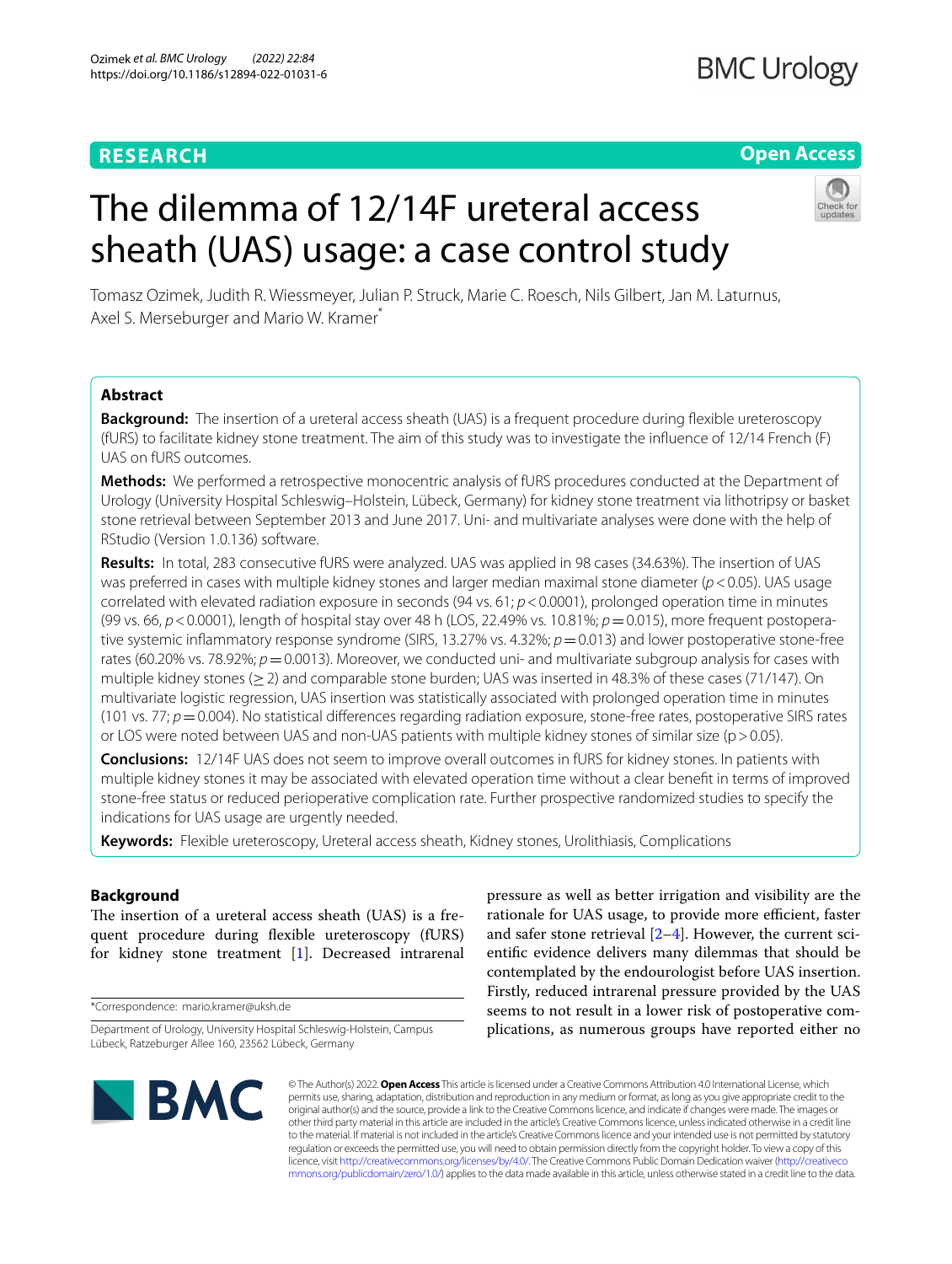efect or even an elevated risk of postoperative complications associated with UAS usage [[5–](#page-6-3)[7\]](#page-6-4). Moreover, the direct impact of UAS on the improvement of stone-free rates is arguable, according to the available literature  $[8-10]$  $[8-10]$ . The guidelines of the European Association of Urology (EAU) give no recommendation on UAS usage, whereas the American Urological Association advocates for UAS usage for cases with a complex stone burden [\[11](#page-6-7), [12\]](#page-6-8). Based on the aforementioned scientifc background, the aim of our study was to retrospectively investigate the infuence of 12/14 French (F) UAS on fURS outcomes at our department and to discuss the future directions for research on UAS.

#### **Methods**

A retrospective monocentric analysis of fURS procedures was performed, conducted at the Department of Urology (University Hospital Schleswig–Holstein, Lübeck, Germany) for kidney stone treatment via lithotripsy or basket stone retrieval between September 2013 and June 2017.

The details of the fURS procedure have already been described in our previous manuscripts  $[13, 14]$  $[13, 14]$  $[13, 14]$  $[13, 14]$ . The patients consented to fURS at least 24 h preoperatively. Urine culture was gathered less than 14 days before the surgery. In cases with positive preoperative urine culture, antibiotic therapy was begun, usually at least 2 days preoperatively. Antibiotic prophylaxis was defned as a preoperative or intraoperative administration of antibiotics in cases with negative preoperative urine culture. Antibiotic prophylaxis was applied dependent on the decision of the endourologist. All fURS procedures were conducted in a supine lithotomy position. The surgeries were performed with reusable fexible ureteroscopes: digital Olympus URF-V or fberoptic Karl Storz Flex-X2. fURS in our department is usually preceded by semirigid ureteroscopy (URS). Prior to the use of fURS, contrast (Urolux Retro®, CS Diagnostics GmbH) was injected into the proximal ureter via semirigid ureteroscope to present the pyelocalyceal anatomy. Ureteral access sheath (Olympus UroPass; 12/14F) insertion was not a standard in every fURS procedure. The decision was based on the preference of the surgeon, which depended mostly on the extent of the stone burden.

Holmium laserlithotripsy (Lumenis VersaPulse® PowerSuite<sup>™</sup> 100 W) was performed with a reusable Slim-Line™ 200 μm fber (Boston Scientifc). Total laser energy was defned as the cumulative lithotripsy energy via the semirigid and fexible ureteroscope. Calculi extraction during fURS was conducted with Stonizer® tipless (1.9F, Uromed) or NGage® (2.2F, Cook Medical) nitinol baskets. A ureteral double-J stent was reinserted depending on the complexity of fURS and signifcance of ureteral lesions.

Stone-free status (SFS) was determined intraoperatively by the endourologist with the assistance of intraoperative fuoroscopy. Radiological postoperative re-evaluation with computed tomography (CT) or delayed kidney, ureter and bladder (KUB) radiography was always performed in case of uncertainty regarding SFS. The length of hospital stay (LOS) for a routine postoperative course was limited to 48 postoperative hours. Every patient with at least one stone episode in the past was categorized as a recurrent stone former.

The determination of the infundibulopelvic angle (IPA) was based on preoperative native CT images in the coronal plane and intraoperative retrograde pyelography (RPG) images. The IPA was measured in accordance with the El-Bahnasy defnition, as the angle between the ureteropelvic axis and the central axis of the lower pole of the infundibulum [[15](#page-6-11)]. CT-based IPA was measured only in patients with a reliable outline of the proximal ureter and lower calyx on coronal CT images.

Intra- and postoperative complications were classifed according to the Clavien-Dindo scale [\[16](#page-6-12)]. Following the defnition of systemic infammatory response syndrome (SIRS), at least two out of four criteria (body temperature < 36 °C or > 38 °C, heart rate > 90 bpm, respiratory rate > 20 per minute,  $WBC < 4000$  or > 12,000 cells/mm<sup>3</sup>) were fulflled in patients assigned to postoperative SIRS group  $[17]$  $[17]$ .

Uni- and multivariate analyses were conducted with the help of RStudio (Version 1.0.136) software. The descriptive statistics comprise the mean value with standard deviation (SD) for normally distributed data, the median value with interquartile range (IQR) for data without a normal distribution, and percent values for categorical data. The  $chi^2$  test was applied for categorical data whenever applicable. The normal distribution of quantitative data was tested with the Shapiro–Wilk test. Student's t-test was conducted for univariate analysis of the variables with a normal distribution. The parameters without a normal distribution were analyzed with the Mann Whitney-U test (MWU). The level of significance was  $p < 0.05$ . The present study obtained approval from the ethical committee of the University of Lübeck.

### **Results**

In total, 283 consecutive fURS for stone surgery performed between September 2013 and June 2017 were analyzed. 12/14F UAS was applied in 98 cases (34.63%). On univariate analysis, the insertion of 12/14F UAS was preferred in cases with multiple kidney stones [UAS: 71/98 (72.45%) vs. non-UAS: 76/185 (41.08%); *p*<0.0001] and larger median maximal stone diameter [UAS: 7 mm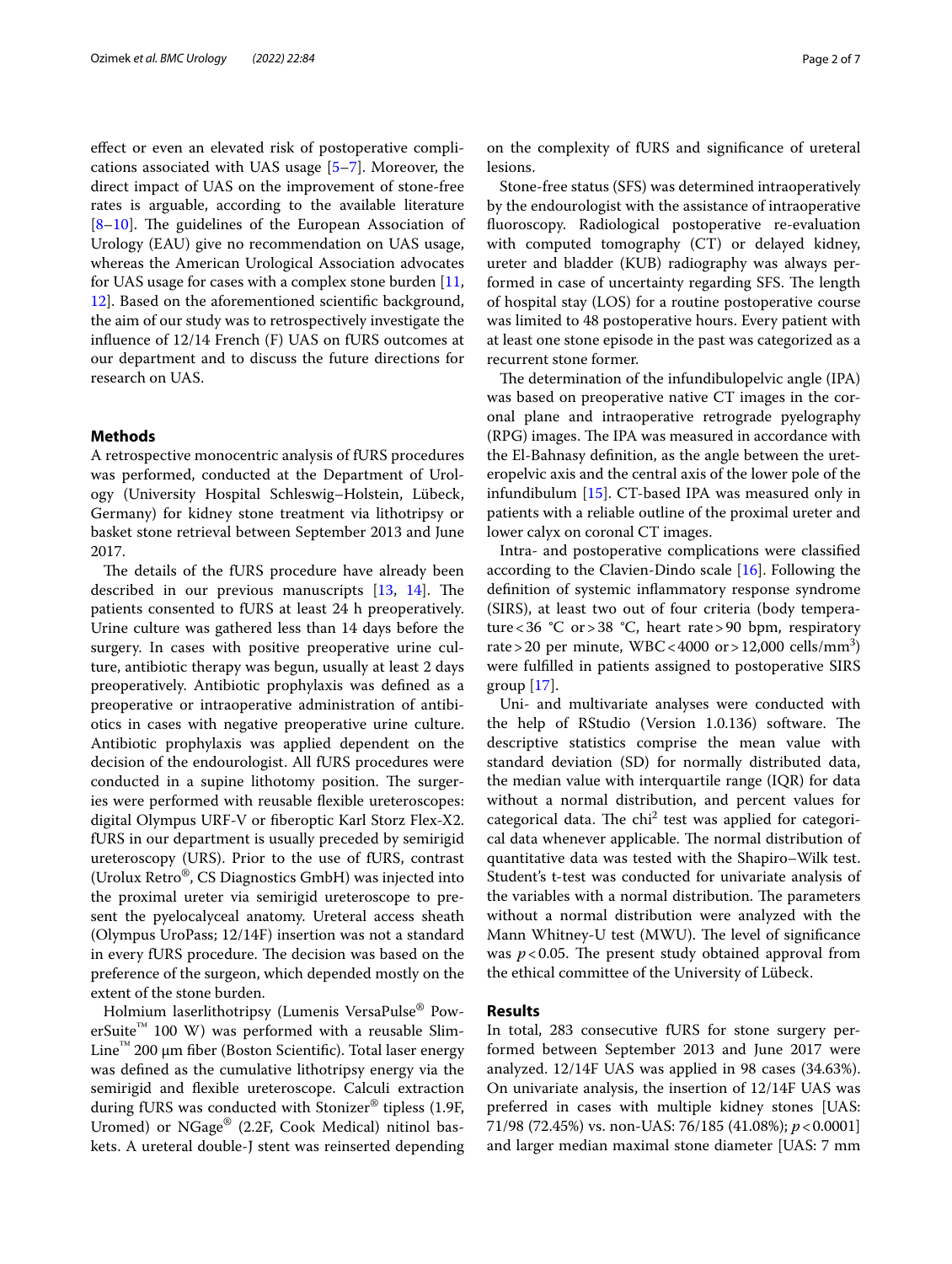(IQR 5; 10) vs. non-UAS: 6 mm (IQR 4; 9);  $p = 0.042$ ]. Detailed results of univariate testing are presented in Table [1](#page-2-0). Multivariate binary logistic regression confrmed the overall statistical correlation of 12/14F UAS usage with elevated radiation exposure [UAS: 94 s (IQR 67; 142) vs. non-UAS: 61 s (IQR 33; 100); *p*<0.0001], prolonged operation time [UAS: 99 min (IQR 76; 121) vs. non-UAS: 66 min (IQR 46; 91), *p*<0.0001], length of hospital stay [LOS>48 h; UAS: 22/98 (22.49%) vs. non-UAS: 20/185 (10.81%); *p*=0.015], more frequent postoperative SIRS [UAS: 13/98 (13.27%) vs. non-UAS: 8/185 (4.32%);  $p = 0.013$  and lower rate of postoperative SFS [UAS: 59/98 (60.20%) vs. non-UAS: 146/185 (78.92%);  $p=0.0013$ ]. Reported relevant complications were defned as at least Clavien-Dindo Grade 2 (CD≥2) events. In the UAS group, these included one intraoperative bleeding with postoperative SIRS, one ureteral perforation with postoperative SIRS, and eleven postoperative SIRS without intraoperative complications. In the non-UAS group, we recorded two intraoperative perforations

<span id="page-2-0"></span>

|  | Table 1 Overall univariate analysis of 12/14F ureteral access sheath (UAS) usage |  |  |  |  |
|--|----------------------------------------------------------------------------------|--|--|--|--|
|--|----------------------------------------------------------------------------------|--|--|--|--|

|                         |                                                      | <b>Total</b>                    | <b>UAS</b>       | <b>No UAS</b>           | p value  | Test             |
|-------------------------|------------------------------------------------------|---------------------------------|------------------|-------------------------|----------|------------------|
| General characteristics | Number of cases                                      | 283                             | 98               | 185                     |          |                  |
|                         | Gender (male/female)                                 | 194/89                          | 62/36            | 132/53                  | 0.2079   | Chi <sub>2</sub> |
|                         | Side (Right/Left)                                    | 124/283 (43.82%)                | 43/98 (43.88%)   | 81/185 (43.78%)         | 1        | Chi <sub>2</sub> |
|                         | Median Age (IQR), years                              | 56 (42; 68)                     | 54 (38; 68)      | 58 (45; 68)             | 0.3604   | MWU              |
|                         | BMI (IQR)                                            | 27(25; 31)                      | 27(25; 30)       | 27(24; 31)              | 0.9827   | MWU              |
|                         | $ASA > 2*$                                           | 54/262 (20.61%)                 | 23/91 (25.27%)   | 31/171 (18.12%)         | 0.2297   | Chi <sub>2</sub> |
|                         | Recurrent Stone Former                               | 119/283 (42.05%)                | 50/98 (51.02%)   | 69/185 (37.30%)         | 0.0359   | Chi <sub>2</sub> |
|                         | Prestenting                                          | 268/283 (94.70%)                | 96/98 (97.96%)   | 172/185 (92.97%)        | 0.1330   | Chi <sub>2</sub> |
|                         | Positive preoperative urine culture**                | 81/259 (31.27%)                 | 42/90 (46.67%)   | 39/169 (23.08%)         | 0.0002   | Chi <sub>2</sub> |
|                         | Antibiotic prophylaxis***                            | 64/177 (83.12%)                 | 24/48 (50.00%)   | 40/129 (31.01%)         | 0.0306   | Chi <sub>2</sub> |
| Stone characteristics   | Concomitant Ureterolithiasis                         | 82/283 (28.96%)                 | 28/98 (28.57%)   | 54/185 (29.19%)         | 1        | Chi <sub>2</sub> |
|                         | Lower Pole Kidney Stone                              | 213/283 (75.27%)                | 82/98 (83.67%)   | 131/185 (70.81%)        | 0.0250   | Chi <sub>2</sub> |
|                         | Median Lower Pole Kidney Stone Diameter (IQR),<br>mm | 6(4; 8)                         | 6(4; 9)          | 5(5; 8)                 | 0.4678   | MWU              |
|                         | Median Kidney Stone Max. Diameter (IQR), mm          | 6(5; 9)                         | 7(5;10)          | 6(4; 9)                 | 0.0420   | MWU              |
|                         | Multiple Kidney Stones ( $\geq$ 2)                   | 147/283 (51.94%)                | 71/98 (72.45%)   | 76/185 (41.08%)         | < 0.0001 | Chi <sub>2</sub> |
|                         | Median HU (IQR)                                      | 900 (60; 1034)                  | 900 (550; 1000)  | 900 (600; 1036)         | 0.3566   | MWU              |
|                         | Operative characteristics Median IPA (SD), degrees   | 54 (42; 64)                     | 52 (40; 60)      | 56 (43; 66)             | 0.0497   | MWU              |
|                         | Median IPA - preoperative imaging (IQR), degrees     | 51 (40; 64)                     | 44 (37; 60)      | 52 (41; 66)             | 0.0661   | MWU              |
|                         | Safety Wire****                                      | 220/274 (80.59%)                | 73/95 (76.84%)   | 147/178 (82.58%)        | 0.3261   | Chi <sub>2</sub> |
|                         | Preceding semirigid URS                              | 198/283 (69.96%) 63/98 (64.29%) |                  | 135/185 (72.97%)        | 0.1674   | Chi <sub>2</sub> |
|                         | Stone Extraction with fURS                           | 263/283 (92.93%)                | 94/98 (95.92%)   | 169/185 (91.35%) 0.2370 |          | Chi <sub>2</sub> |
|                         | Postoperative Stenting                               | 271/283 (95.76%)                | 98/98 (100.00%)  | 173/185 (93.51%)        | 0.0234   | Chi <sub>2</sub> |
|                         | Median Fluoroscopy Time**** (IQR), s                 | 72 (44; 120)                    | 94 (67; 142)     | 61 (33; 100)            | < 0.0001 | <b>MWU</b>       |
|                         | Median Operation Time (IQR), min                     | 77 (51; 105)                    | 99 (76; 121)     | 66 (46; 91)             | < 0.0001 | MWU              |
|                         | Laser in Calyceal System                             | 170/283 (60.07%)                | 63/98 (64.29%)   | 107/185 (57.84%)        | 0.2920   | Chi <sub>2</sub> |
|                         | Median Total Laser Energy (IQR), kJ                  | 1.19(0.39; 2.33)                | 1.22(0.42; 2.41) | 1.16 (0.39; 2.27)       | 0.4177   | MWU              |
| Outcomes                | LOS > 48h                                            | 42/283 (14.84%)                 | 22/98 (22.49%)   | 20/185 (10.81%)         | 0.0145   | Chi <sub>2</sub> |
|                         | fURS Defect                                          | 29/283 (10.25%)                 | 13/98 (13.27%)   | 16/185 (8.65%)          | 0.3113   | Chi <sub>2</sub> |
|                         | Clavien Dindo $\geq$ 2                               | 26/283 (9.19%)                  | 13/98 (13.27%)   | 13/185 (7.03%)          | 0.1304   | Chi <sub>2</sub> |
|                         | Postoperative SIRS                                   | 21/185 (11.35%)                 | 13/98 (13.27%)   | 8/185 (4.32%)           | 0.0127   | Chi <sub>2</sub> |
|                         | Stone-free status                                    | 205/283 (72.44%)                | 59/98 (60.20%)   | 146/185 (78.92%)        | 0.0013   | Chi <sub>2</sub> |
|                         |                                                      |                                 |                  |                         |          |                  |

ASA—American Society of Anaesthesiology scale; fURS—fexible ureteroscopy; HU—Hounsfeld units; IPA—infundibulopelvic angle; IQR—interquartile range; LOS length of hospital stay; MWU—Mann Whitney-U test; SIRS—systemic infammatory response syndrome; URS- ureteroscopy

\*No data in 21 cases

\*\*No data in 24 cases

\*\*\*Only cases with negative preoperative urine culture included. No data in 1 case

\*\*\*\*No data in 10 cases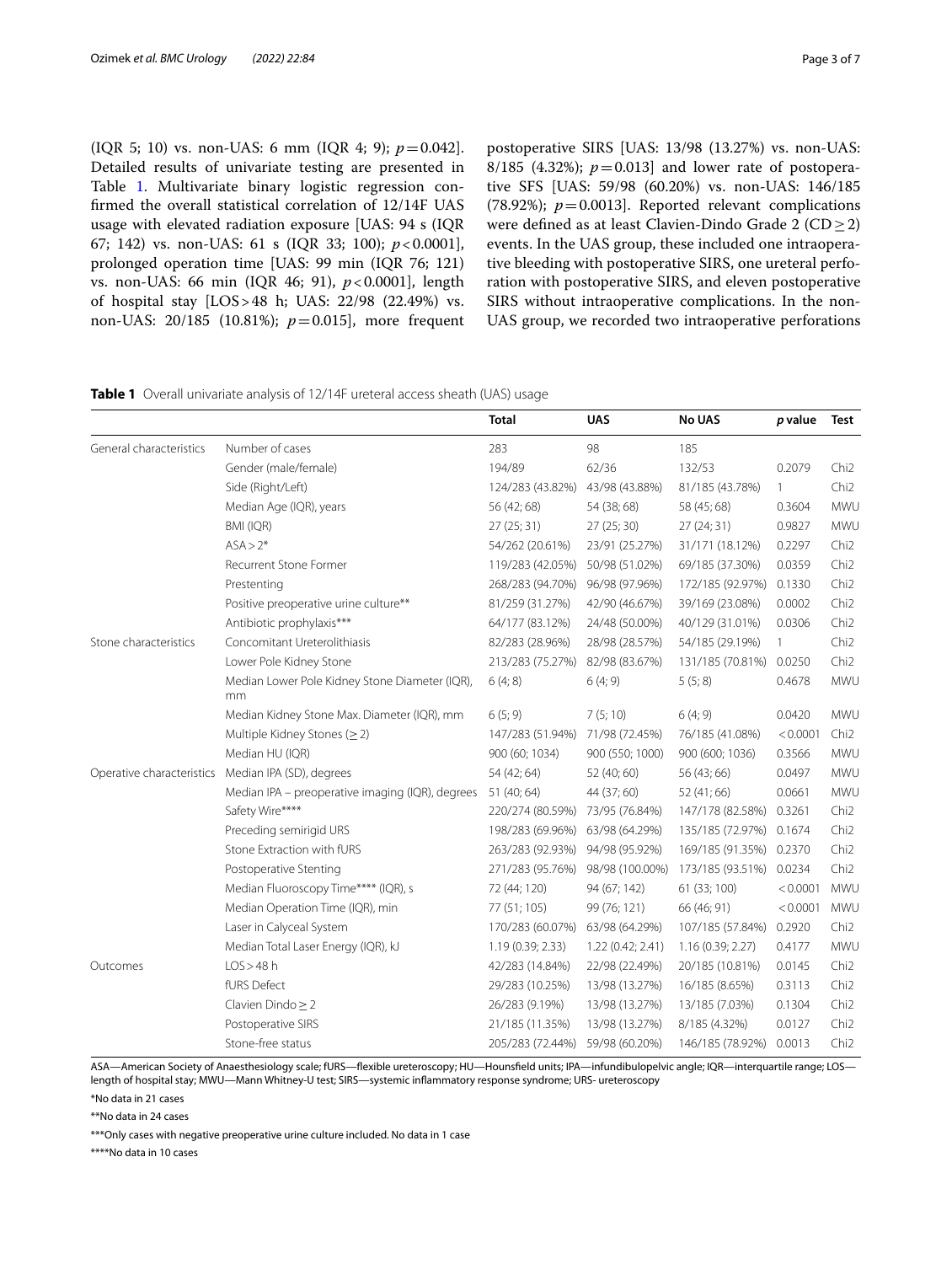of the calyceal system, one ureteral perforation, eight postoperative SIRS without intraoperative complications, one relevant postoperative gross hematuria, and one aspiration pneumonia.

In order to reduce bias due to heterogenic cohorts demonstrated in aforementioned overall analysis, we conducted uni- and multivariate subgroup analysis for cases with multiple kidney stones  $(>2)$  that are primarily considered for 12/14F UAS usage in our department. In this subanalysis stone characteristics were comparable between the cohorts. 12/14F UAS was inserted in 48.3% of cases (71/147), irrespective of median maximal stone diameter, median stone density, presence and size of lower pole stones ( $p > 0.05$ ). Full results of the univariate testing for this subgroup are presented in Table [2.](#page-3-0) On multivariate logistic regression, 12/14F UAS insertion was statistically associated in the analyzed subgroup with prolonged operation time [UAS: 101 min (IQR 76; 128) vs. non-UAS: 77 min (IQR 54; 104); *p*=0.004]. No diferences regarding radiation exposure, SFR, postoperative SIRS rates and LOS were noted between UAS and non-UAS cases with multiple kidney stones of similar size

<span id="page-3-0"></span>

|  |  | <b>Table 2</b> Univariate analysis of UAS usage in patients with multiple kidney stones ( $\geq$ 2) |  |  |  |  |  |  |  |  |  |
|--|--|-----------------------------------------------------------------------------------------------------|--|--|--|--|--|--|--|--|--|
|--|--|-----------------------------------------------------------------------------------------------------|--|--|--|--|--|--|--|--|--|

|                                                         | <b>Total</b>     | <b>UAS</b>       | <b>No UAS</b>  |              |                                                            |
|---------------------------------------------------------|------------------|------------------|----------------|--------------|------------------------------------------------------------|
| Number of cases with multiple kidney stones ( $\geq$ 2) | 147              | 71               | 76             |              |                                                            |
| Gender (male/female)                                    | 100/47           | 45/26            | 55/21          | 0.3218       | Chi <sub>2</sub>                                           |
| Side (Right/Left)                                       | 58/89            | 31/40            | 27/49          | 0.4011       | Chi <sub>2</sub>                                           |
| Median Age (IQR), years                                 | 56 (41; 70)      | 56 (39; 69)      | 55 (45; 70)    | 0.3199       | MWU                                                        |
| BMI (IQR)                                               | 26 (24; 30)      | 26 (24; 30)      | 27(24; 30)     | 0.5150       | MWU                                                        |
| $ASA > 2*$                                              | 30/136 (22.06%)  | 17/64 (26.56%)   | 13/72 (18.06%) | 0.3236       | Chi <sub>2</sub>                                           |
| <b>Recurrent Stone Former</b>                           | 74/147 (50.34%)  | 40/71 (56.34%)   | 34/76 (44.74%) | 0.2147       | Chi <sub>2</sub>                                           |
| Prestenting                                             | 138/147 (93.88%) | 70/71 (98.59%)   | 68/76 (89.47%) | 0.0500       | Chi <sub>2</sub>                                           |
| Positive preoperative urine culture**                   | 47/130 (36.15%)  | 29/65 (44.61%)   | 18/65 (27.69%) | 0.0679       | Chi <sub>2</sub>                                           |
| Antibiotic prophylaxis***                               | 44/83 (53.01%)   | 23/36 (63.89%)   | 21/47 (44.68%) | 0.1296       | Chi <sub>2</sub>                                           |
| Concomitant Ureterolithiasis                            | 45/147 (30.61%)  | 25/71 (35.21%)   | 20/76 (26.32%) | 0.3220       | Chi <sub>2</sub>                                           |
| Lower Pole Kidney Stone                                 | 129/147 (87.76%) | 62/71 (87.32%)   | 67/76 (88.16%) | $\mathbf{1}$ | Chi <sub>2</sub>                                           |
| Median Lower Pole Kidney Stone Diameter (IQR),<br>mm    | 5(4; 8)          | 5(4; 8)          | 6(4; 8)        | 0.8806       | MWU                                                        |
| Median Kidney Stone Max. Diameter (IQR), mm             | 7(5; 9)          | 7(5; 9)          | 6(5; 9)        | 0.8928       | MWU                                                        |
| Mean HU (SD)                                            | 855 (483)        | 811 (459)        | 905 (506)      | 0.1502       | t-test                                                     |
| Operative characteristics  Mean IPA (SD), degrees       | 52.62 (17.26)    | 50.14 (17.13)    | 54.91 (17.06)  |              |                                                            |
| Median IPA - preoperative imaging (IQR), degrees        | 49 (41; 65)      | 44 (40; 60)      | 54 (43; 66)    | 0.07342      | <b>MWU</b>                                                 |
| Safety Wire****                                         | 114/143 (79.72%) | 53/69 (76.81%)   | 61/74 (82.43%) | 0.5305       | Chi <sub>2</sub>                                           |
| Preceding semirigid URS                                 | 96/147 (65.31%)  | 44/71 (61.97%)   | 52/76 (68.42%) | 0.5173       | Chi <sub>2</sub>                                           |
| Stone Extraction with fURS                              | 139/147 (94.56%) | 70/71 (98.59%)   | 69/76 (90.79%) | 0.08543      | Chi <sub>2</sub>                                           |
| Postoperative Stenting                                  | 143/147 (97.29%) | 71/71 (100.00%)  | 72/76 (94.74%) | 0.1463       | Chi <sub>2</sub>                                           |
| Median Fluoroscopy Time**** (IQR), s                    | 85 (54; 139)     | 101 (65; 140)    | 71 (41; 128)   | 0.0188       | <b>MWU</b>                                                 |
| Median Operation Time (IQR), min                        | 92 (58; 118)     | 101 (76; 128)    | 77 (54; 104)   | 0.0041       | <b>MWU</b>                                                 |
| Laser in Calyceal System                                | 97/147 (65.99%)  | 43/71 (60.56%)   | 54/76 (71.05%) | 0.2431       | Chi <sub>2</sub>                                           |
| Median Total Laser Energy (IQR), kJ                     | 1.24(0.54; 2.41) | 1.27(0.88; 2.41) |                | 0.2599       | <b>MWU</b>                                                 |
| LOS > 48 h                                              | 28/147 (19.05%)  | 17/71 (23.94%)   | 11/76 (14.47%) | 0.2109       | Chi <sub>2</sub>                                           |
| fURS Defect                                             | 18/147 (12.24%)  | 11/71 (15.49%)   | 7/76 (9.21%)   | 0.3631       | Chi <sub>2</sub>                                           |
| Clavien Dindo $\geq$ 2                                  | 16/147 (10.88%)  | 10/71 (14.08%)   | 6/76 (7.89%)   | 0.3477       | Chi <sub>2</sub>                                           |
| Postoperative SIRS                                      | 13/147 (8.84%)   | 10/71 (14.08%)   | 3/76 (3.95%)   | 0.0611       | Chi <sub>2</sub>                                           |
| Stone-free status                                       | 95/147 (64.63%)  | 42/71 (59.15%)   | 53/76 (69.74%) | 0.2427       | Chi <sub>2</sub>                                           |
|                                                         |                  |                  |                |              | <i>p</i> value Test<br>0.08612 t-test<br>1.04 (0.48; 2.35) |

ASA—American Society of Anaesthesiology scale; fURS—fexible ureteroscopy; HU—Hounsfeld units; IPA – infundibulopelvic angle; IQR—interquartile range; LOS length of hospital stay; MWU—Mann Whitney-U test; SIRS—systemic infammatory response syndrome; URS- ureteroscopy

\*No data in 11 cases

\*\*No data in 17 cases

\*\*\*Only cases with negative preoperative urine culture included

\*\*\*\*No data in 4 cases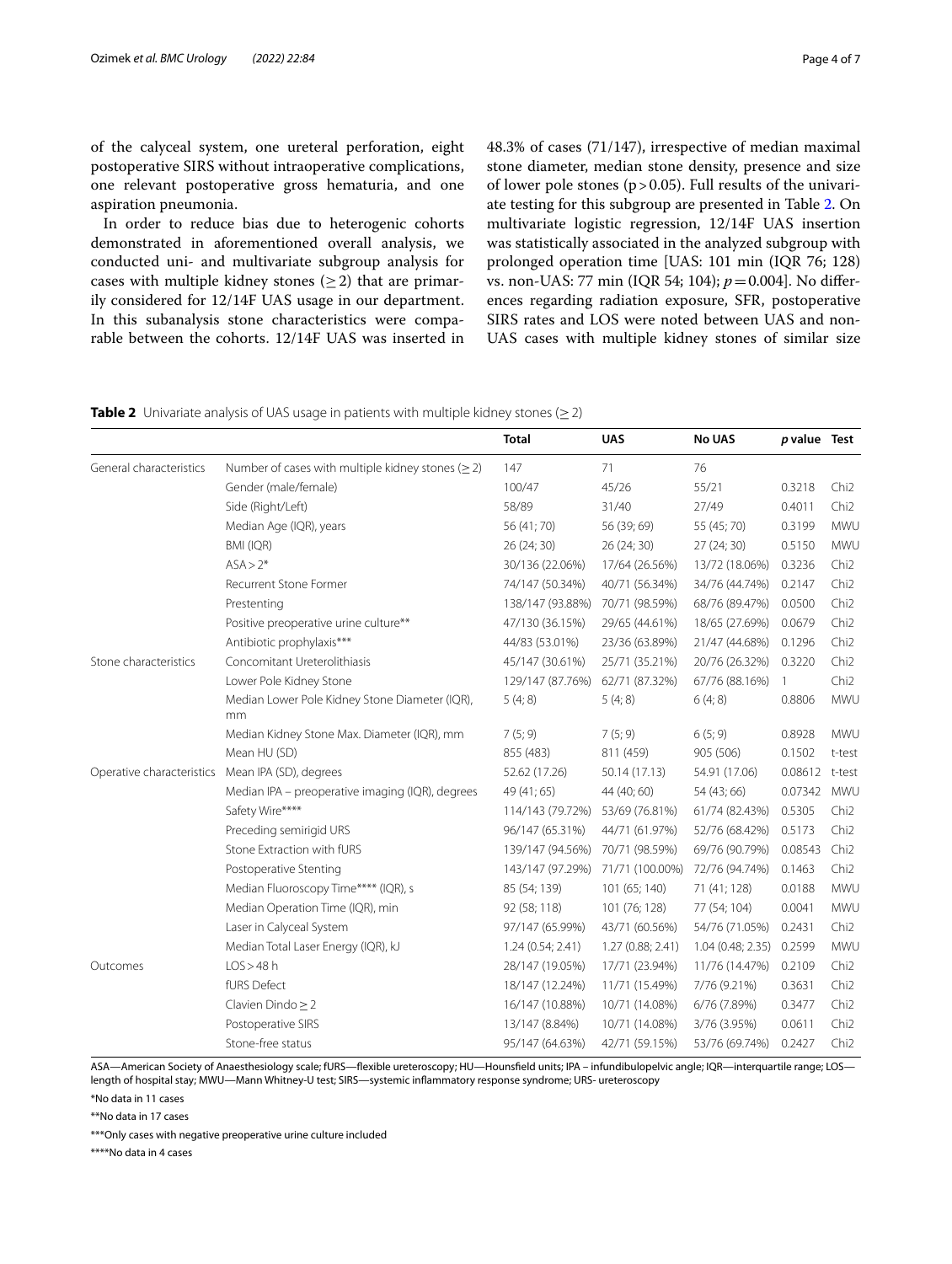( $p > 0.05$ ). The results of the multivariate binary logistic regression for this subgroup are presented in Table [3.](#page-4-0)

#### **Discussion**

Our study presents the retrospective outcomes of 12/14F UAS usage during fURS. Overall analysis as well as subanalysis for multiple stones of similar burden confrmed no clear beneft of 12/14F UAS. Due to the heterogeneity of stone characteristics demonstrated in overall analysis we suggest a special focus on the subgroup analysis of statistically comparable cases with multiple kidney stones  $(>2)$  and similar stone size.

The reduction of bacterial backflow to the venous system due to lowered intrarenal pressure during ureteroscopy has been proposed as a rationale for UAS usage in sepsis prevention [[18](#page-6-14), [19\]](#page-6-15). Adversely, we recorded a trend towards the development of SIRS in overall analysis of the patients operated on with the help of 12/14F UAS. Uneven rate of positive preoperative urine cultures between the groups has to be seen as a negative consequence of the retrospective character of the study. The trend towards perioperative SIRS in UAS patients was rejected by subanalysis for multiple calculi cohort, where general and stone characteristics as well as microbiologic urine status between the UAS and non-UAS groups where statistically comparable. However, a protective role of UAS usage regarding SIRS could not be confrmed.

Moreover, we were unable to prove the beneft of 12/14F UAS usage on SFS, fuoroscopy and operating time neither in the overall cohort, nor in subgroup analysis of cases with multiple calculi.

The analyzed cases operated with UAS were correlated in uni- and multivariate analysis with a prolonged operating time. We should discuss the possible reasons of these unexpected results. A relevant percentage (ca. 40%) of fURS is being performed at our department by residents

in training [\[14](#page-6-10)]. fURS with UAS is in our opinion more challenging due to insertion-related issues, less intuitive orientation in calyceal system in a low-pressure environment and continuous attention to a correct position of UAS during repeated stone extractions. These factors, encountered especially by less experienced surgeons, could result in prolonged operative time of UAS group.

The presented results put into question the rationale for 12/14F UAS usage, but however should be cautiously discussed, taking into consideration the limitations of the study. Firstly, the usage of UAS was allowed in every case, depended on subjective surgeon preference. Despite the similar parameters characterizing both groups (UAS and non-UAS) with multiple calculi, we are aware that endourologists at our department tend to use UAS in patients with a more demanding anatomy or stone burden. Easier cases, even with multiple kidney stones, are often treated by fURS without UAS usage. This must be considered as a bias, diminishing the accuracy of the presented comparison.

Secondly, we acknowledge some deficits in gathered data due to the retrospective design of our study. The surgeries were performed mostly as "basketing" fURS for smaller stones without the need of lithotripsy, or "dusting plus basketing" versus "dusting plus active hand irrigation" fURS for larger stone burden. The exact type of the stone removal following the lithotripsy ( "dusting plus basketing" vs. "dusting plus active hand irrigation") was not recorded in the study; hence our retrospective analysis does not provide data regarding how many UAS cases were conducted with active calyceal irrigation with a manual syringe pump. In our practice, some unexperienced surgeons may tend to irrigate more vigorously during fURS to obtain a clear view, which may possibly lead to infectious complications. Here UAS size plays a crucial role in lowering the pressure, especially during active

```
Table 3 Binary logistic regression of UAS usage in patients with multiple kidney stones (≥2)
```

|                                       | Odds ratio | 95% confidence interval | p value |
|---------------------------------------|------------|-------------------------|---------|
| Positive preoperative urine culture** | 1.2113     | 0.4748-3.0927           | 0.6861  |
| Lower pole kidney stone diameter      | 0.9856     | 0.7718-1.2685           | 0.9077  |
| Kidney stone max. diameter            | 0.9602     | 0.7393-1.2222           | 0.7474  |
| Fluoroscopy time****                  | 0.9948     | 0.9869-1.0009           | 0.1382  |
| Operation time                        | 1.0230     | 1.0100-1.0379           | 0.0009  |
| LOS > 48 h                            | 3.3989     | 0.8420-15.0767          | 0.0911  |
| fURS defect                           | 4.6702     | 0.9356-35.8181          | 0.0860  |
| Postoperative SIRS                    | 0.3997     | $0.0397 - 4.6656$       | 0.4365  |
| Stone-free status                     | 0.5909     | 0.1793-1.8851           | 0.3754  |
|                                       |            |                         |         |

fURS—fexible ureteroscopy; LOS—length of hospital stay; SIRS—systemic infammatory response syndrome

\*\*No data in 17 cases

\*\*\*\*No data in 4 cases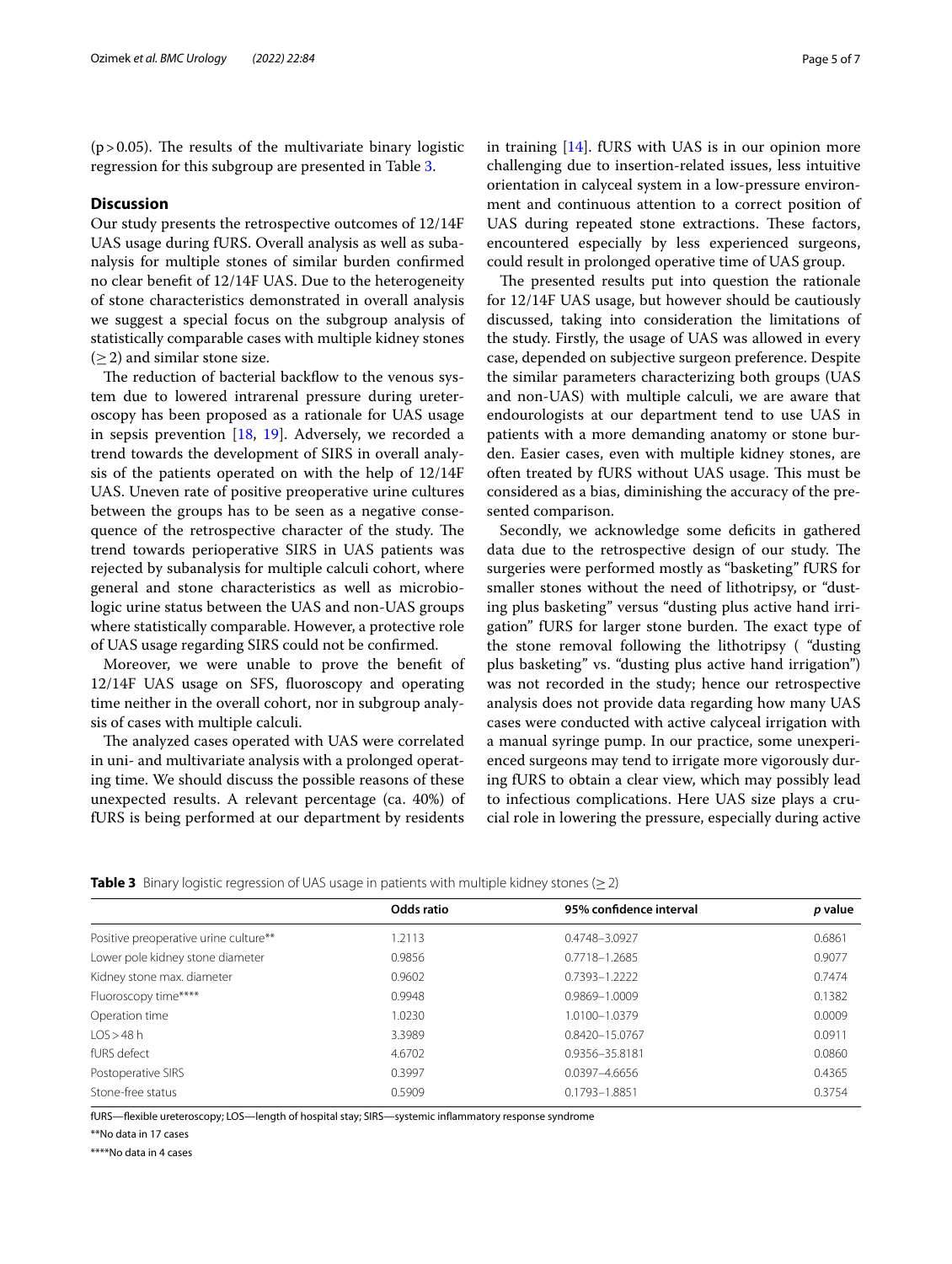irrigation, which may provide beneft especially in terms of preventing SIRS development. Noureldin et al. showed in a porcine in vivo model that 12/14 F UAS provided a sufficient, 12-fold reduction in intrarenal pressure during fURS with gravity irrigation, but only a fvefold reduction under active pump irrigation  $[4]$  $[4]$ . The best possible pressure reduction was obtained solely by 14/16F UAS – 1  $cmH<sub>2</sub>O$  both under passive and active irrigation.

Thirdly, we were unable to record the detailed status of intraoperative ureteral lesions during fURS. The rate of ureteral perforations was low (one case for the UAS group and one case for the non-UAS group). The high rates of postoperative stenting in the analyzed cohort have to be interpreted as a preventive measure. Placement of a mono-J catheter or double-J catheter on the string should be discussed as an alternative for postoperatively stone-free patients to spare them additional cystoscopy for double-J stent extraction [\[20\]](#page-6-16).

Despite the mentioned drawbacks, mostly due to the retrospective character, our study enriches the limited and ambiguous evidence on UAS application. Only one randomized controlled trial has been conducted so far on UAS insertion for kidney stone treatment. Kourambas et al. found no infuence of 12/14F UAS usage regarding SFS and complications, but UAS application allowed for a signifcant reduction in operating time [\[21](#page-6-17)].

Traxer et al. confrmed in a multicentric prospective non-randomized study on a large number (2,239) of cases no infuence of UAS on SFS as well as parallel signifcant reduction of infectious complications [\[8](#page-6-5)]. No subgroup analysis of diferent UAS sizes, as well as the non-randomized character of the study should be mentioned as the limitations of this study.

One of the few studies demonstrating an actual advantage of UAS usage in terms of higher rates of SFS was published by L'esperance et al. [[9\]](#page-6-18). The authors presented retrospective results, where UAS application statistically improved SFS (79% vs. 67%, *p*=0.042).

The literature describing differences between various UAS sizes is scarce. A broad majority of the cited publications analyzed the application of universal 12/14F UAS. 12/14F UAS is considered an "all-rounder", eligible both for a stented and non-stented ureter [[22](#page-6-19)]. Taking into consideration the extremely rare 12/14F UAS insertion-related complications in our study, further studies focusing on the outcomes of the larger 14/16F UAS are warranted in our opinion. The insertion of 14/16F UAS in patients may result in better stone removal and a reduction in intrarenal pressure and associated SIRS. We advocate for a prospective randomized trial of diferent sizes of UAS, standardized regarding the experience status of the surgeons, to reliably investigate the general beneft of UAS and to determine the specifc indications for a given UAS size, taking into consideration the possible complications of UAS associated with mechanical traction and overstretching of the ureter [\[23,](#page-6-20) [24](#page-6-21)].

#### **Conclusion**

Based on our retrospective results, the usage of 12/14F UAS does not seem to improve outcomes in fURS for kidney stones. In patients with multiple kidney stones it may be associated with elevated operation time without a clear beneft in terms of improved SFS or reduced perioperative complication rate. However, relevant limitations of retrospective study design have to be considered. Prospective randomized studies are urgently needed to defne the conditions of efective, safe and cost-efective UAS usage.

#### **Abbreviations**

ASA: American society of anaesthesiology scale; CD: Clavien-Dindo; CT: Computed tomography; EAU: European association of urology; F: French; fURS: Flexible ureteroscopy; HU: Hounsfeld units; IQR: Interquartile range; KUB: Kidney, ureter and bladder radiography; LOS: Length of hospital stay; MWU: Mann Whitney-U test; RPG: Retrograde pyelography; SD: Standard deviation; SFS: Stone-free status; SIRS: Systemic infammatory response syndrome; UAS: Ureteral access sheath; URS: ureteroscopy.

#### **Acknowledgements**

Not applicable.

#### **Author contributions**

TO contributed to project development, statistics, manuscript writing/editing. JRW, JPS, MCR, NG, JML contributed to data collection, manuscript writing/ editing, project development. NG, JML contributed to project development. ASM, MWK contributed to manuscript writing/editing, project development. All authors read and approved the fnal manuscript.

#### **Funding**

Open Access funding enabled and organized by Projekt DEAL. No funding was received.

#### **Availability of data and materials**

The datasets used and/or analyzed during the current study are available from the corresponding author on reasonable request.

#### **Declarations**

#### **Ethical approval and consent to participate**

All methods were carried out in accordance with Helsinki declaration. Ethical committee approval *(Ethics Committee of University of Lübeck; No. 18–251)* was obtained for this retrospective study. Due to the retrospective character of the study additional informed consent was waived by the Ethics Committee of University of Lübeck.

#### **Consent for publication**

Not obtained, due to retrospective character of the study.

#### **Competing interests**

The authors declare that they have no confict of interest.

Received: 19 September 2021 Accepted: 25 April 2022